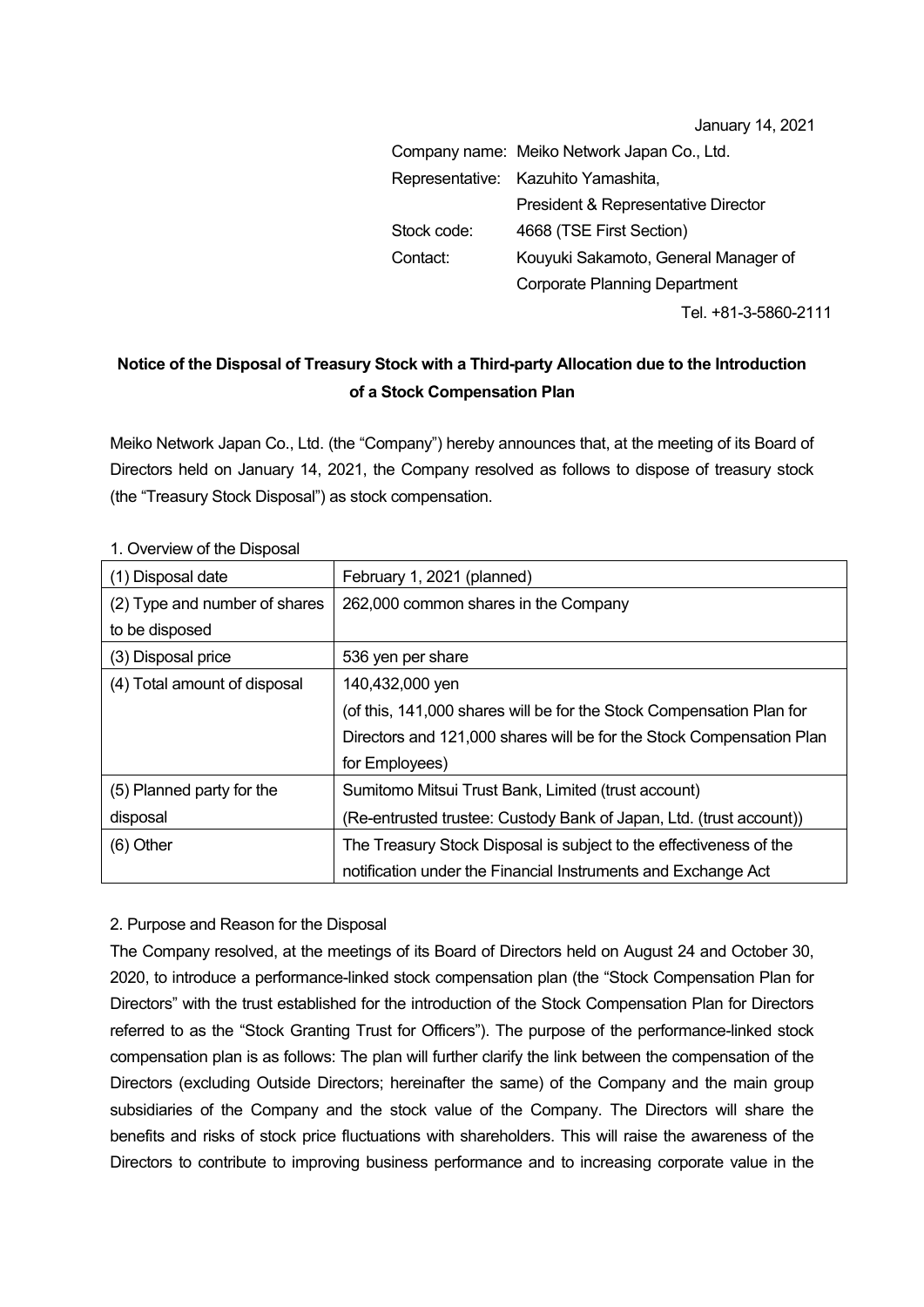mid- to long-term. The introduction of the plan for the Directors of the Company was approved at the 36th Annual Meeting of Shareholders held on November 20, 2020.

Please refer to the "Notice of the Introduction of a Performance-linked Stock Compensation Plan for Directors" dated October 30, 2020 for an overview of the Stock Compensation Plan for Directors.

In addition, the Company resolved, at the meeting of its Board of Directors held on August 24, 2020, to introduce a stock compensation plan for the employees of the Company and the employees of the main group subsidiaries of the Company (the "Stock Compensation Plan for Employees" (referred to as the "Plan" together with the Stock Compensation Plan for Directors) with the trust introduced for the introduction of the Stock Compensation Plan for Employees referred to as the "Stock Granting Trust for Employees" (referred to as the "Trust" together with the Stock Granting Trust for Officers)).

The Treasury Stock Disposal will be performed for Sumitomo Mitsui Trust Bank, Limited (trust account) (re-entrusted trustee: Custody Bank of Japan, Ltd. (trust account)) – the trustee of the trust established for the introduction of the Plan (the "Trust").

The quantity of the disposal will be equivalent to the number of shares expected to be granted to the Directors and employees based on the stock granting rules established by the Company when introducing the Plan. This will be done upon consideration of the Directors' positions, composition and level of achievement of performance targets during the trust period for the Stock Compensation Plan for Directors and upon consideration of the employees' positions during the trust period for the Stock Compensation Plan for Employees. The size of that dilution will be 0.94% with respect to the 27,803,600 outstanding shares current as of August 31, 2020. (The ratio will be 1.05% with respect to the total 250,667 voting rights current as of August 31, 2020. This is rounded to two decimal places in both cases.) The Company believes that the Plan will clarify the link between the compensation of the Directors and employees of the Company and the main group subsidiaries of the Company and the stock value of the Company with this then leading to an improvement in the corporate value of the Company in the mid- to long-term. The Company has determined that the quantity of the disposal and the size of the dilution accompanying the Treasury Stock Disposal to be reasonable. Furthermore, the Company has determined that the impact on the secondary market will be minimal.

|                      | Reference: Overview of the Trust Agreement Pertaining to the Stock Granting Trust for Officers |
|----------------------|------------------------------------------------------------------------------------------------|
| Consignor:           | The Company                                                                                    |
| Trustees:            | Sumitomo Mitsui Trust Bank, Limited                                                            |
|                      | (Re-entrusted trustee: Custody Bank of Japan, Ltd.)                                            |
| Beneficiaries:       | Those who have satisfied the beneficiary requirements among the                                |
|                      | Directors of the Company and the main group subsidiaries of the                                |
|                      | Company                                                                                        |
| Trust administrator: | The Company plans to elect a third party independent from the Company                          |
|                      | and the officers of the Company                                                                |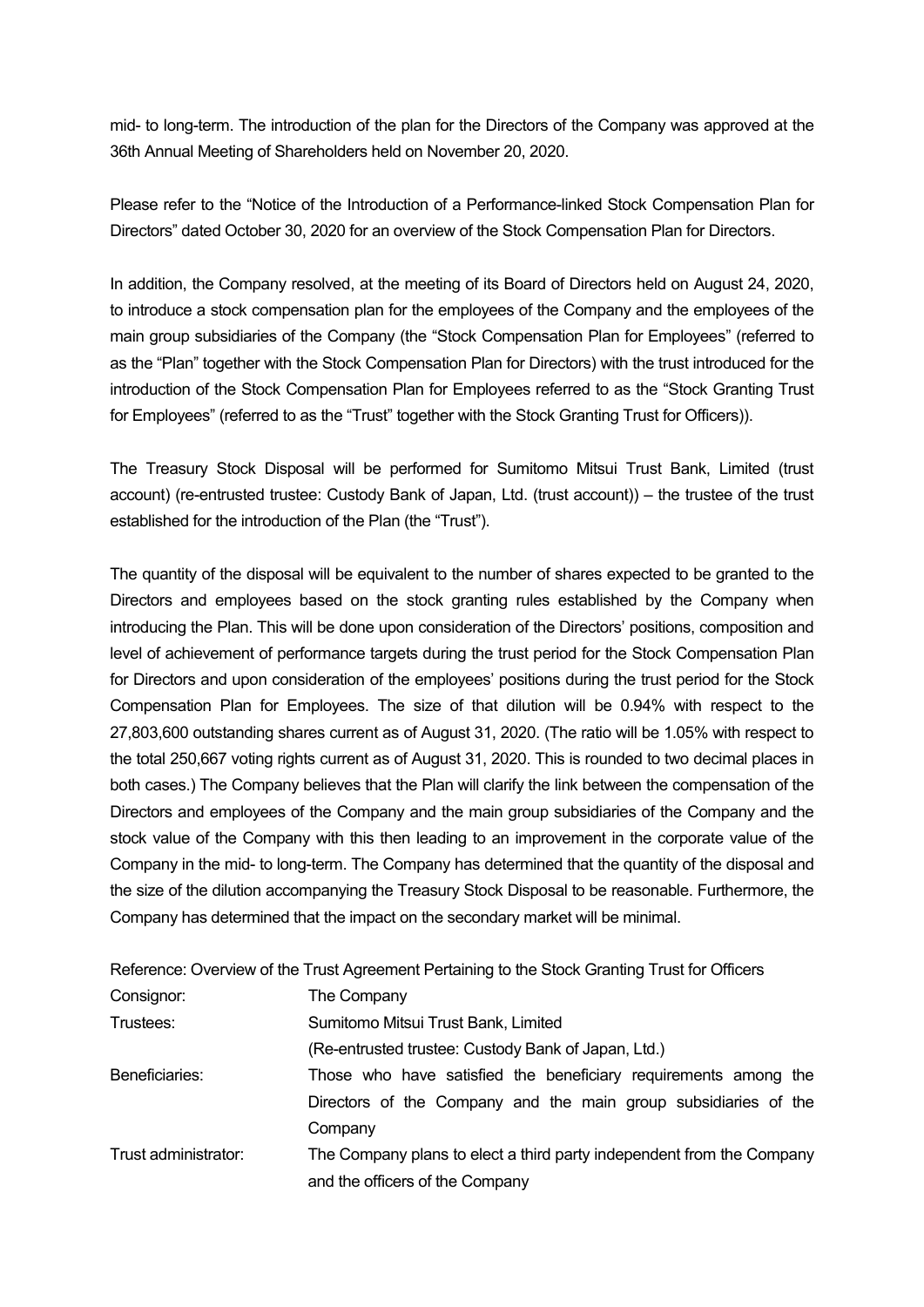| Exercising of voting rights: | The voting rights pertaining to the shares in the Company in the Trust will<br>not be exercised during the trust period |
|------------------------------|-------------------------------------------------------------------------------------------------------------------------|
| Type of trust:               | Trust of money other than a money trust (third-party benefit trust)                                                     |
| Trust contract date:         | February 1, 2021 (planned)                                                                                              |
| Trust period:                | February 1, 2021 to the end of January 2025 (planned)                                                                   |
| Purpose of the trust:        | To grant shares in the Company to the beneficiaries based on the stock                                                  |
|                              | granting rules                                                                                                          |
|                              | Reference: Overview of the Trust Agreement Pertaining to the Stock Granting Trust for Employees                         |
| Consignor:                   | The Company                                                                                                             |
| Trustees:                    | Sumitomo Mitsui Trust Bank, Limited                                                                                     |
|                              | (Re-entrusted trustee: Custody Bank of Japan, Ltd.)                                                                     |
| Beneficiaries:               | Those who have satisfied the beneficiary requirements among the                                                         |
|                              | employees of the Company and the main group subsidiaries of the                                                         |
|                              | Company                                                                                                                 |
| Trust administrator:         | The Company plans to elect a third party independent from the Company                                                   |
|                              | and the officers of the Company                                                                                         |
| Exercising of voting rights: | The trust administrator will give instructions on the exercising of voting                                              |
|                              | rights for the shares in the Stock Granting Trust for Employees                                                         |
| Type of trust:               | Trust of money other than a money trust (third-party benefit trust)                                                     |
| Trust contract date:         | February 1, 2021 (planned)                                                                                              |
| Trust period:                | February 1, 2021 to the end of April 2023 (planned)                                                                     |
| Purpose of the trust:        | To grant shares in the Company to the beneficiaries based on the stock                                                  |
|                              | granting rules                                                                                                          |

3. Basis for the Disposal Price Calculation and the Specific Details of That

The Company has decided that the disposal price will be 536 yen. This is the closing price on the Tokyo Stock Exchange on January 13, 2021 (the business day immediately preceding the date on which the resolution was made by the Board of Directors). The was done to exclude arbitrariness in light of recent stock price movements.

This price has a deviation ratio of -3.07% from the average closing price of 553 yen (rounded down to the nearest yen) over the month prior to the business day directly preceding the date on which the resolution was made by the Board of Directors (December 14, 2020 to January 13, 2021), a deviation ratio of -9.00% from the average closing price of 589 yen (rounded down to the nearest yen) over the three months prior to that date (October 14, 2020 to January 13, 2021) and a deviation ratio of -19.76% from the average closing price of 668 yen (rounded down to the nearest yen) over the six months prior to that date (July 14, 2020 to January 13, 2021). (All the deviation rates have been rounded to two decimal places.)

As a result of taking the above into consideration, the Company believes that the disposal price for the